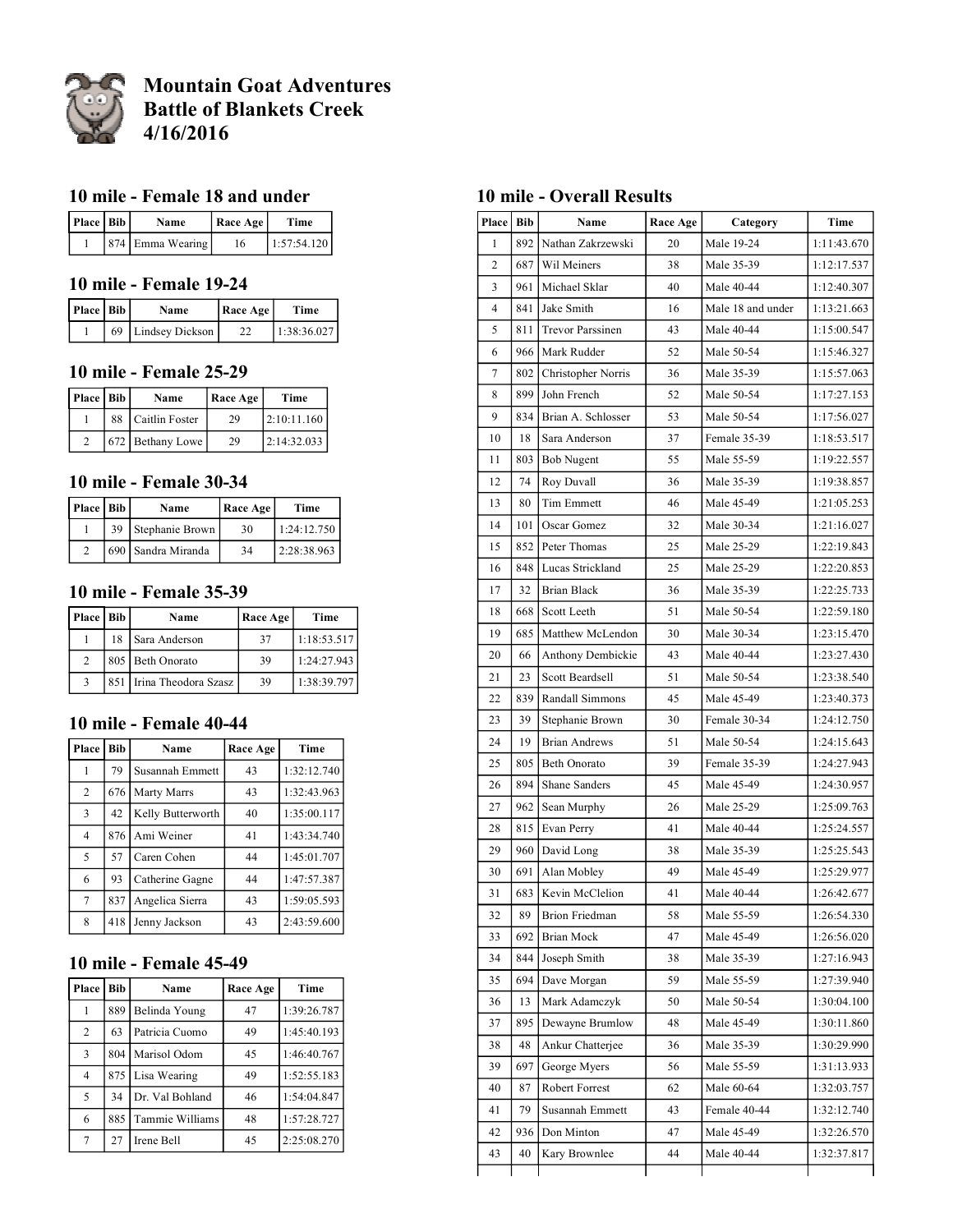### **10 mile - Female 50-54**

| Place | Bib | Name             | Race Age | Time        |
|-------|-----|------------------|----------|-------------|
|       | 105 | Eve Hall         | 50       | 1:51:44.120 |
| 2     | 273 | Tanya Henry      | 50       | 1:56:25.353 |
| 3     | 97  | Sandy Geisel     | 52       | 1:56:49.673 |
| 4     | 813 | Haruko Peak      | 54       | 1:57:54.807 |
| 5     | 98  | Angela George    | 54       | 2:00:10.903 |
| 6     | 26  | Barbara Bell     | 51       | 2:00:12.300 |
|       | 96  | Katherine Garcia | 53       | 2:21:09.820 |

## **10 mile - Female 55-59**

| Place   Bib | Name              | Race Age | Time        |
|-------------|-------------------|----------|-------------|
|             | 693 Andrea Morgan | 59       | 1:50:44.330 |
|             | 888 Susan Wyman   | 56       | 2:16:23.270 |

## **10 mile - Female 60-64**

| Place   Bib | Name                | Race Age | Time        |
|-------------|---------------------|----------|-------------|
|             | 963 Ruth Ference    | 61       | 1:42:38.040 |
|             | 855 Alison Thornton | 61       | 2:08:41.637 |

## **10 mile - Male 18 and under**

| Place   Bib |    | Name           | Race Age | Time        |
|-------------|----|----------------|----------|-------------|
|             |    | 841 Jake Smith | 16       | 1:13:21.663 |
|             | 53 | Ryan Clements  | 13       | 2:32:56.330 |

### **10 mile - Male 19-24**

| Place   Bib |    | Name                  | Race Age | Time        |
|-------------|----|-----------------------|----------|-------------|
|             |    | 892 Nathan Zakrzewski | 20       | 1:11:43.670 |
|             | 78 | William Edwards       | フフ       | 1:36:39.680 |

### **10 mile - Male 25-29**

| Place          | Bib | Name                   | Race Age | Time        |
|----------------|-----|------------------------|----------|-------------|
|                |     | 852 Peter Thomas       | 25       | 1:22:19.843 |
| $\overline{2}$ |     | 848 Lucas Strickland   | 25       | 1:22:20.853 |
| 3              | 962 | Sean Murphy            | 26       | 1:25:09.763 |
| 4              | 898 | Daniel Blair           | 26       | 1:40:06.783 |
| 5              |     | 845 Nicholas Steinhoff | 28       | 1:47:41.537 |
| 6              | 12. | Christian Abrams       | 27       | 1:51:48.090 |
| 7              | 833 | Zachary Scalf          | 25       | 2:02:32.777 |

### **10 mile - Male 30-34**

| Place   Bib | Name                 | Race Age | Time        |
|-------------|----------------------|----------|-------------|
|             | 101 Oscar Gomez      | 32       | 1:21:16.027 |
|             | 685 Matthew McLendon | 30       | 1:23:15.470 |

| <b>Place</b>    | Bib                | Race Age<br>Name        |                 | Category            | Time        |
|-----------------|--------------------|-------------------------|-----------------|---------------------|-------------|
| $\overline{44}$ | 676 l              | Marty Marrs             | $\overline{43}$ | Female 40-44        | 1:32:43.963 |
| 45              | 83                 | Ron Fader               | 47              | Male 45-49          | 1:32:44.643 |
| 46              | 900                | Thomas Pohl             | 58              | Male 55-59          | 1:33:42.927 |
| 47              | 964                | Frank George            | 65              | Male 65-69          | 1:33:44.093 |
| 48              | 650                | Tim Johnson             | 46              | Male 45-49          | 1:34:29.717 |
| 49              | 873                | Ivan Wall               | 50              | Male 50-54          | 1:34:41.483 |
| 50              | 42                 | Kelly Butterworth       | 40              | Female 40-44        | 1:35:00.117 |
| 51              | 78                 | William Edwards         | 22              | Male 19-24          | 1:36:39.680 |
| 52              | 846                | Neil Stevens            | 49              | Male 45-49          | 1:37:13.090 |
| 53              | 69                 | <b>Lindsey Dickson</b>  | 22              | Female 19-24        | 1:38:36.027 |
| 54              | 851                | Irina Theodora Szasz    | 39              | Female 35-39        | 1:38:39.797 |
| 55              | 889                | Belinda Young           | 47              | Female 45-49        | 1:39:26.787 |
| 56              | 835                | Tim Scott               | 52              | Male 50-54          | 1:39:41.787 |
| 57              | 898                | Daniel Blair            | 26              | Male 25-29          | 1:40:06.783 |
| 58              | 649                | Mike Johnson            | 51              | Male 50-54          | 1:40:51.783 |
| 59              | 663                | Steven LaSota           | 39              | Male 35-39          | 1:41:43.863 |
| 60              | 963                | Ruth Ference            | 61              | Female 60-64        | 1:42:38.040 |
| 61              | 876                | Ami Weiner              | 41              | Female 40-44        | 1:43:34.740 |
| 62              | 73                 | <b>Stephen Douglass</b> | 50              | Male 50-54          | 1:44:34.757 |
| 63              | 57                 | Caren Cohen             | 44              | Female 40-44        | 1:45:01.707 |
| 64              | 818<br>Mark Prater |                         | 49              | Male 45-49          | 1:45:22.467 |
| 65              | 397                | Jared Huller            | 35              | Male 35-39          | 1:45:38.030 |
| 66              | 63                 | Patricia Cuomo          | 49              | Female 45-49        | 1:45:40.193 |
| 67              | 36                 | Michael Brake           | 37              | Male 35-39          | 1:46:12.037 |
| 68              | 688                | Mark Melito             | 39              | Male 35-39          | 1:46:32.873 |
| 69              | 804                | Marisol Odom            | 45              | Female 45-49        | 1:46:40.767 |
| 70              | 845                | Nicholas Steinhoff      | 28              | Male 25-29          | 1:47:41.537 |
| 71              | 93                 | Catherine Gagne         | 44              | Female 40-44        | 1:47:57.387 |
| 72              | 806                | Shigeru Osawa           | 58              | Male 55-59          | 1:48:18.260 |
| 73              | 824                | Scott Reed              | 47              | Male 45-49          | 1:48:45.447 |
| 74              | 108                | Thomas Harper           | 46              | Male 45-49          | 1:49:42.313 |
| 75              | 693                | Andrea Morgan           | 59              | Female 55-59        | 1:50:44.330 |
| 76              | 836                | William Shaffer         | 69              | Male 65-69          | 1:51:31.307 |
| 77              | 105                | Eve Hall                | 50              | Female 50-54        | 1:51:44.120 |
| 78              | 35                 | Rob Boice               | 61              | Male 60-64          | 1:51:47.397 |
| 79              | 12                 | Christian Abrams        | 27              | Male 25-29          | 1:51:48.090 |
| 80              | 875                | Lisa Wearing            | 49              | Female 45-49        | 1:52:55.183 |
| 81              | 34                 | Dr. Val Bohland         | 46              | Female 45-49        | 1:54:04.847 |
| 82              | 659                | David Kernea            | 48              | Male 45-49          | 1:54:22.297 |
| 83              | 103                | Curtis Hagenau          | 59              | Male 55-59          | 1:54:54.780 |
| 84              | 965                | David Jensen            | 53              | Male 50-54          | 1:55:35.200 |
| 85              | 273                | Tanya Henry             | 50              | Female 50-54        | 1:56:25.353 |
| 86              | 49                 | Bryan Church            | 57              | Male 55-59          | 1:56:27.937 |
| 87              | 850                | Mark A. Sweeney         | 51              | Male 50-54          | 1:56:28.157 |
| 88              | 52                 | David Clements          | 50              | Male 50-54          | 1:56:39.727 |
| 89              | 97                 | Sandy Geisel            | 52              | Female 50-54        | 1:56:49.673 |
| 90              | 885                | Tammie Williams         | 48              | Female 45-49        | 1:57:28.727 |
| 91              | 874                | Emma Wearing            | 16              | Female 18 and under | 1:57:54.120 |
| 92              | 813                | Haruko Peak             | 54              | Female 50-54        | 1:57:54.807 |
| 93              | 837                | Angelica Sierra         | 43              | Female 40-44        | 1:59:05.593 |
| 94              | 679                | <b>Bill McAllister</b>  | 52              | Male 50-54          | 2:00:08.413 |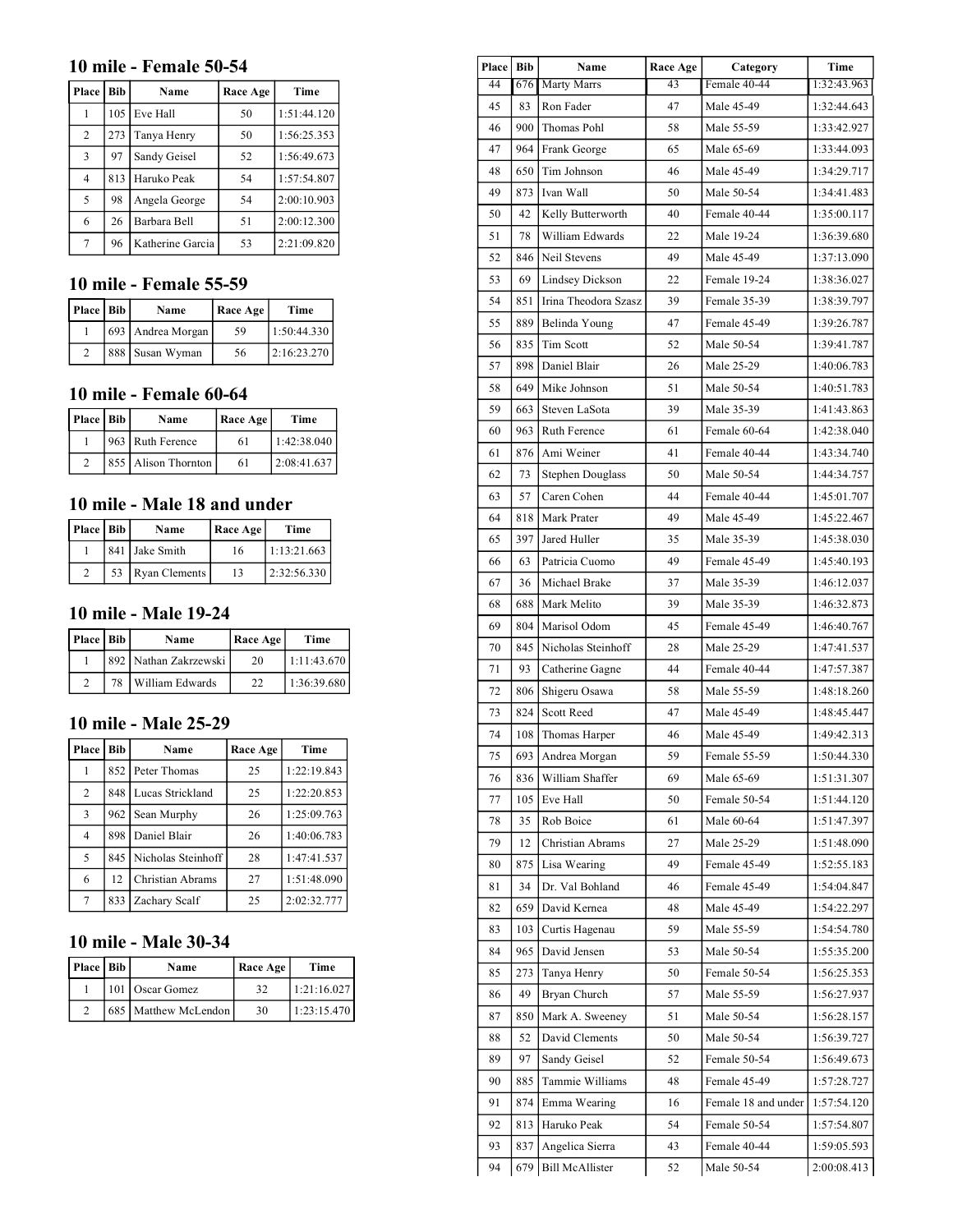## **10 mile - Male 35-39**

| Place          | <b>Bib</b> | Name               | Race Age | Time        |
|----------------|------------|--------------------|----------|-------------|
| 1              | 687        | Wil Meiners        | 38       | 1:12:17.537 |
| $\overline{2}$ | 802        | Christopher Norris | 36       | 1:15:57.063 |
| 3              | 74         | Roy Duvall         | 36       | 1:19:38.857 |
| $\overline{4}$ | 32         | <b>Brian Black</b> | 36       | 1:22:25.733 |
| 5              | 960        | David Long         | 38       | 1:25:25.543 |
| 6              | 844        | Joseph Smith       | 38       | 1:27:16.943 |
| 7              | 48         | Ankur Chatterjee   | 36       | 1:30:29.990 |
| 8              | 663        | Steven LaSota      | 39       | 1:41:43.863 |
| 9              | 397        | Jared Huller       | 35       | 1:45:38.030 |
| 10             | 36         | Michael Brake      | 37       | 1:46:12.037 |
| 11             | 688        | Mark Melito        | 39       | 1:46:32.873 |
| 12             | 62         | Chris Crumbley     | 35       | 2:05:20.760 |

### **10 mile - Male 40-44**

| Place | <b>Bib</b> | Name                    | Race Age | Time        |
|-------|------------|-------------------------|----------|-------------|
|       | 961        | Michael Sklar           | 40       | 1:12:40.307 |
| 2     | 811        | <b>Trevor Parssinen</b> | 43       | 1:15:00.547 |
| 3     | 66         | Anthony Dembickie       | 43       | 1:23:27.430 |
| 4     |            | 815 Evan Perry          | 41       | 1:25:24.557 |
| 5     | 683        | Kevin McClelion         | 41       | 1:26:42.677 |
| 6     | 40         | Kary Brownlee           | 44       | 1:32:37.817 |

#### **10 mile - Male 45-49**

| Place          | <b>Bib</b> | Name              | Race Age | Time        |
|----------------|------------|-------------------|----------|-------------|
| 1              | 80         | <b>Tim Emmett</b> | 46       | 1:21:05.253 |
| $\overline{2}$ | 839        | Randall Simmons   | 45       | 1:23:40.373 |
| 3              | 894        | Shane Sanders     | 45       | 1:24:30.957 |
| $\overline{4}$ | 691        | Alan Mobley       | 49       | 1:25:29.977 |
| 5              | 692        | <b>Brian Mock</b> | 47       | 1:26:56.020 |
| 6              | 895        | Dewayne Brumlow   | 48       | 1:30:11.860 |
| 7              | 936        | Don Minton        | 47       | 1:32:26.570 |
| 8              | 83         | Ron Fader         | 47       | 1:32:44.643 |
| 9              | 650        | Tim Johnson       | 46       | 1:34:29.717 |
| 10             | 846        | Neil Stevens      | 49       | 1:37:13.090 |
| 11             | 818        | Mark Prater       | 49       | 1:45:22.467 |
| 12             | 824        | <b>Scott Reed</b> | 47       | 1:48:45.447 |
| 13             | 108        | Thomas Harper     | 46       | 1:49:42.313 |
| 14             | 659        | David Kernea      | 48       | 1:54:22.297 |

| Place | <b>Bib</b> | Name                | Race Age | Category          | Time        |
|-------|------------|---------------------|----------|-------------------|-------------|
| 95    | 98         | Angela George       | 54       | Female 50-54      | 2:00:10.903 |
| 96    | 26         | Barbara Bell        | 51       | Female 50-54      | 2:00:12.300 |
| 97    | 99         | <b>Brad George</b>  | 58       | Male 55-59        | 2:00:13.053 |
| 98    | 833        | Zachary Scalf       | 25       | Male 25-29        | 2:02:32.777 |
| 99    | 62         | Chris Crumbley      | 35       | Male 35-39        | 2:05:20.760 |
| 100   | 677        | Barry May           | 60       | Male 60-64        | 2:06:29.390 |
| 101   | 855        | Alison Thornton     | 61       | Female 60-64      | 2:08:41.637 |
| 102   | 88         | Caitlin Foster      | 29       | Female 25-29      | 2:10:11.160 |
| 103   | 106        | Rick Hall           | 50       | Male 50-54        | 2:12:36.903 |
| 104   | 672        | <b>Bethany Lowe</b> | 29       | Female 25-29      | 2:14:32.033 |
| 105   | 888        | Susan Wyman         | 56       | Female 55-59      | 2:16:23.270 |
| 106   | 689        | Lee Miller          | 62       | Male 60-64        | 2:20:04.843 |
| 107   | 96         | Katherine Garcia    | 53       | Female 50-54      | 2:21:09.820 |
| 108   | 27         | Irene Bell          | 45       | Female 45-49      | 2:25:08.270 |
| 109   | 690        | Sandra Miranda      | 34       | Female 30-34      | 2:28:38.963 |
| 110   | 53         | Ryan Clements       | 13       | Male 18 and under | 2:32:56.330 |
| 111   | 418        | Jenny Jackson       | 43       | Female 40-44      | 2:43:59.600 |